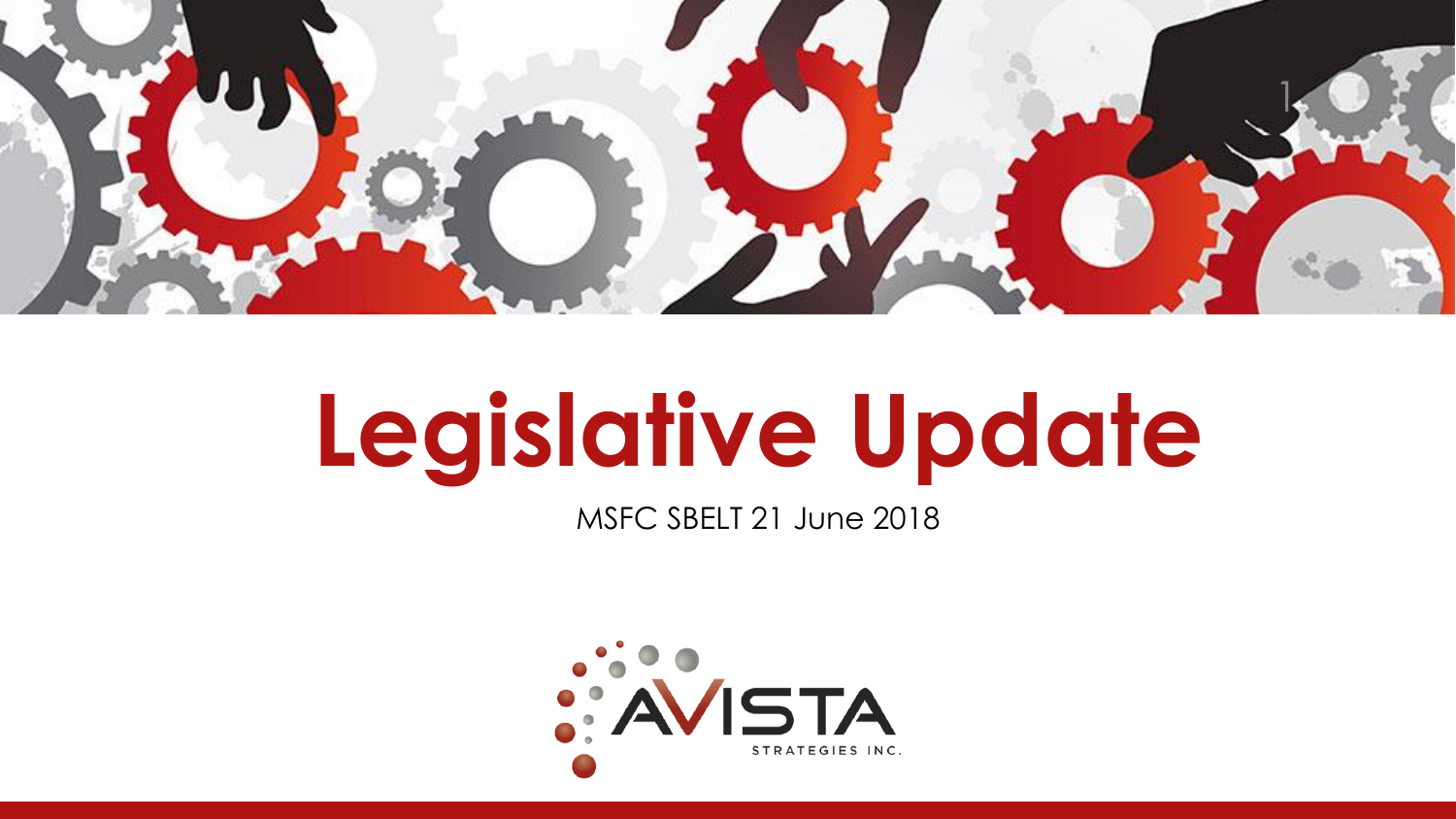## SAM CHANGES 2

- Originally, all entities must "provide an original, signed notarized letter stating that you are the authorized Entity Administrator before your registration will be activated."
- 11June 2018 Update
	- Registration only for federal assistance opportunities (grants, loans, and other financial assistance programs) no longer need to have an approved Entity Administrator notarized letter on file *before* their registration is activated.
	- Effective 29June 2018, "all non-Federal entities who create or update their registration in SAM.gov, and these entities also no longer need to have an approved Entity Administrator notarized letter on file *before* their registration is activated."

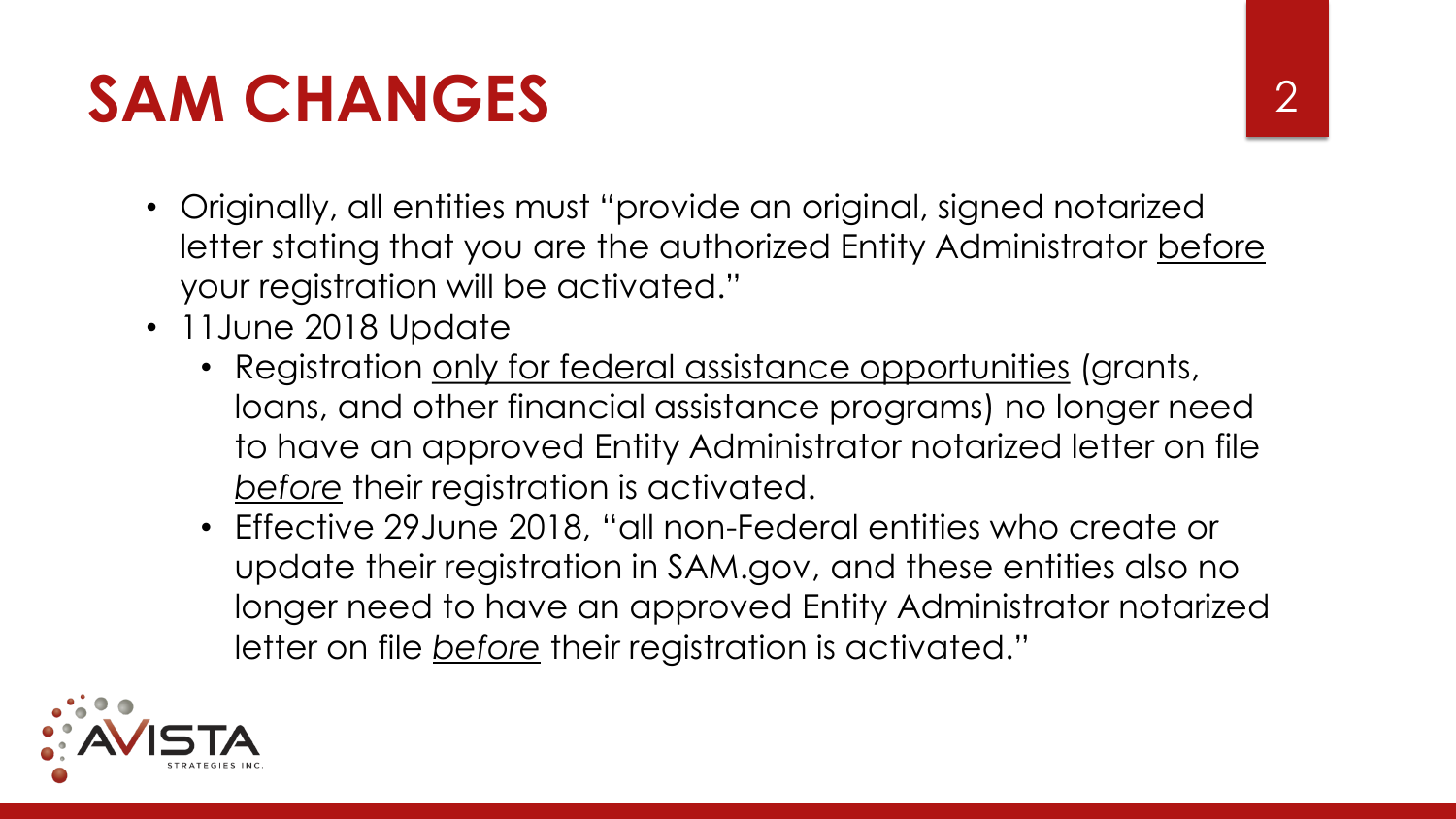## SAM CHANGES 3

- All users attempting to log in to SAM.gov on or after June 29, 2018 will be automatically directed to create a Login.gov user account. Current SAM.gov username and password will no longer work and users will be unable to access SAM.gov until they have created a Login.gov account. **Users need the email address and password associated with their SAM.gov account.**
- **All entities, regardless of their purpose of registration, must mail the original and signed notarized letter to the Federal Service Desk within thirty (30) days of activation or risk having their registration deactivated.**

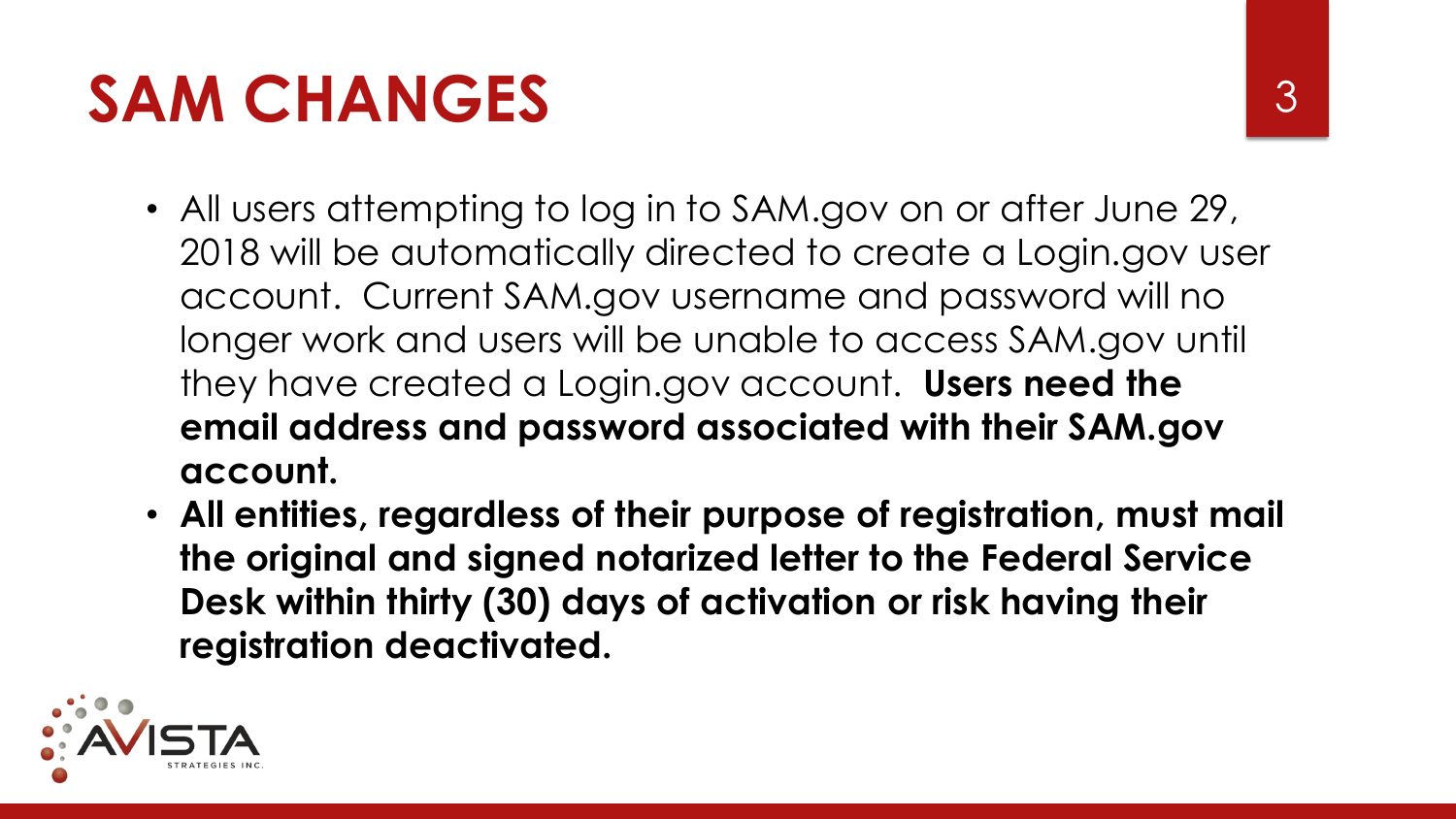### SAM CHALLENGES 4

 $\overline{\phantom{a}}$ 

L

L

| <b>Learn About Registration Status</b>           | <b>SAM Status Tracker</b>                                                                                                                                                      |  |  |  |
|--------------------------------------------------|--------------------------------------------------------------------------------------------------------------------------------------------------------------------------------|--|--|--|
| How do I start a new registration?               | Check Entity Registration Status                                                                                                                                               |  |  |  |
| What is Draft status?                            | <b>Page Description</b><br>You can quickly check an entity's registration status in SAM by entering a DUNS Number or CAGE Code. The SAM                                        |  |  |  |
| What is Work in Progress status?                 | Status Tracker will show you the current status of that entity's most recent record, as well as tell you what steps are<br>left to complete based on why they are registering. |  |  |  |
| What is Submitted status?                        | ly-searchable registration records. If you are a<br>The<br>$\times$                                                                                                            |  |  |  |
| What is Active status?                           | Message from webpage<br>on menu to view registrations or data that are<br>Fed<br>access level.<br>not                                                                          |  |  |  |
| What is Expired status?                          | The service is temporarily unavailable.                                                                                                                                        |  |  |  |
| What If?                                         | cker Now<br>OK<br>Don't let this page<br>essages<br>auon status by typing in a DUNS Number.<br><b>VIICI</b>                                                                    |  |  |  |
| What if my entity fails TIN<br>validation?       | <b>DUNS Number</b><br>Reset<br>.5<br>Plus 4 (Optional)<br>Search                                                                                                               |  |  |  |
| What if my entity fails CAGE Code<br>validation? | istration status by typing in a CAGE Code.<br>Or, G<br>$\mathsf{Code}\$<br>Search<br>Reset                                                                                     |  |  |  |
| What if I still need help?                       |                                                                                                                                                                                |  |  |  |
| <b>What's Next?</b>                              |                                                                                                                                                                                |  |  |  |
| Find Your Registration in SAM                    |                                                                                                                                                                                |  |  |  |
|                                                  |                                                                                                                                                                                |  |  |  |

 $\bullet$   $\bullet$  $\bullet$  : STRATEGIES INC.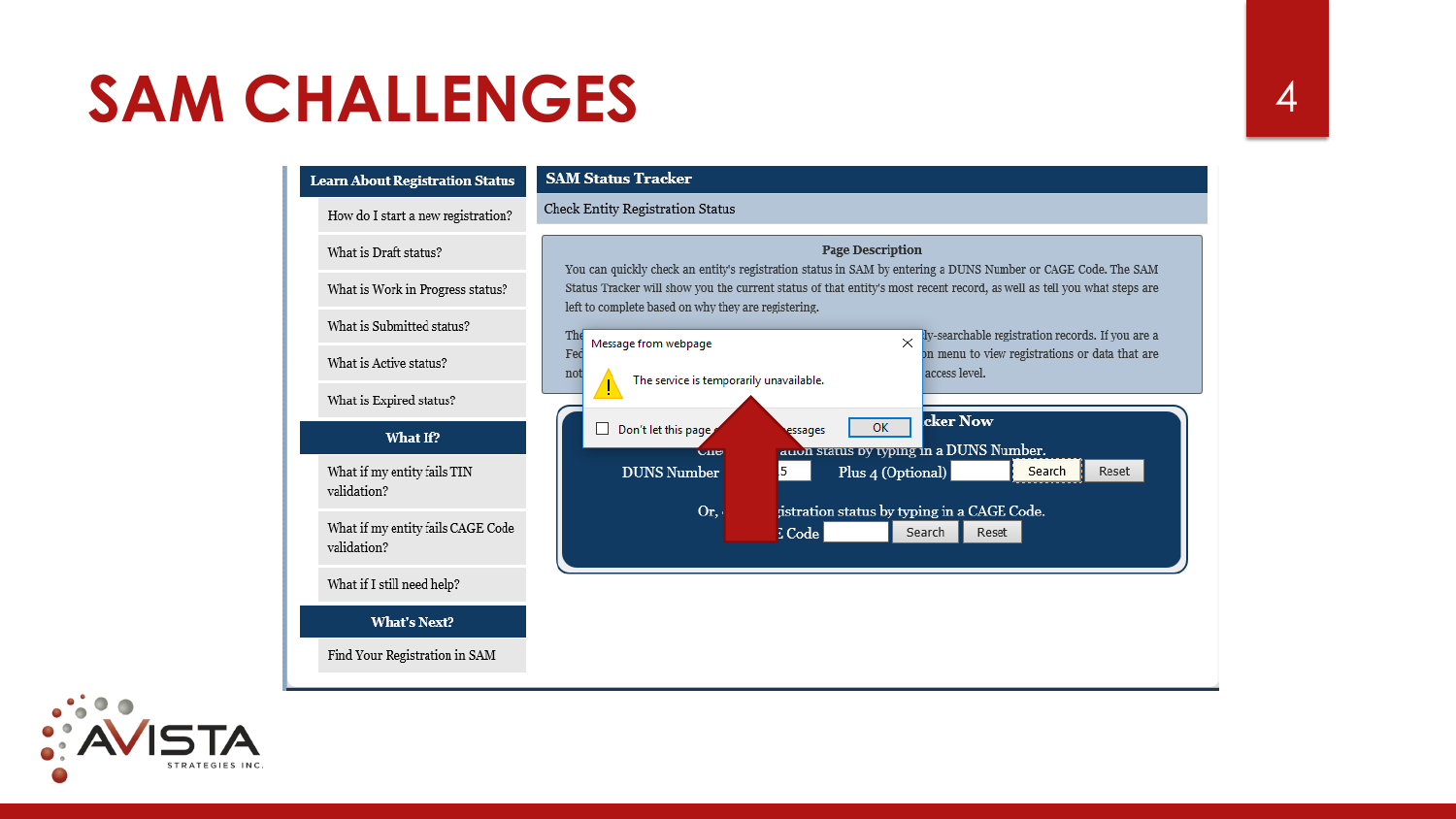### **SAM CHALLENGES – BE PREPARED** <sup>5</sup>

| <b>Registration Details for Complete Record</b>                                                  |                                                            | <b>Registration Details for Incomplete Record</b>                                                                                                                                                                                                                                                                |  |
|--------------------------------------------------------------------------------------------------|------------------------------------------------------------|------------------------------------------------------------------------------------------------------------------------------------------------------------------------------------------------------------------------------------------------------------------------------------------------------------------|--|
| Entity Name: AVISTA Strategies, Inc.<br>DUNS Number:<br>CAGE:                                    | 078658915<br>6U5S7                                         | Your entity registration is currently in Submitted status. You will<br>not be able to update your registration until it either becomes<br>Active or is returned as a Work in Progress.                                                                                                                           |  |
| Address:<br>515 Sparkman Dr NW Ste 302<br>Huntsville, AL 35816-3417<br><b>UNITED STATES</b>      |                                                            | If applicable, your entity's taxpayer information is sent to the IRS<br>for validation. When that is complete, your registration is sent for<br>CAGE Code assignment or validation.<br>These external reviews can take up to ten business days. You will<br>be notified by e-mail when the reviews are complete. |  |
| Purpose of Registration:<br>Registration Status:<br>Submission Date:<br>Address Update Required: | All Awards<br>Submitted<br>05/09/2018<br>No<br><b>VIEW</b> |                                                                                                                                                                                                                                                                                                                  |  |
|                                                                                                  |                                                            |                                                                                                                                                                                                                                                                                                                  |  |

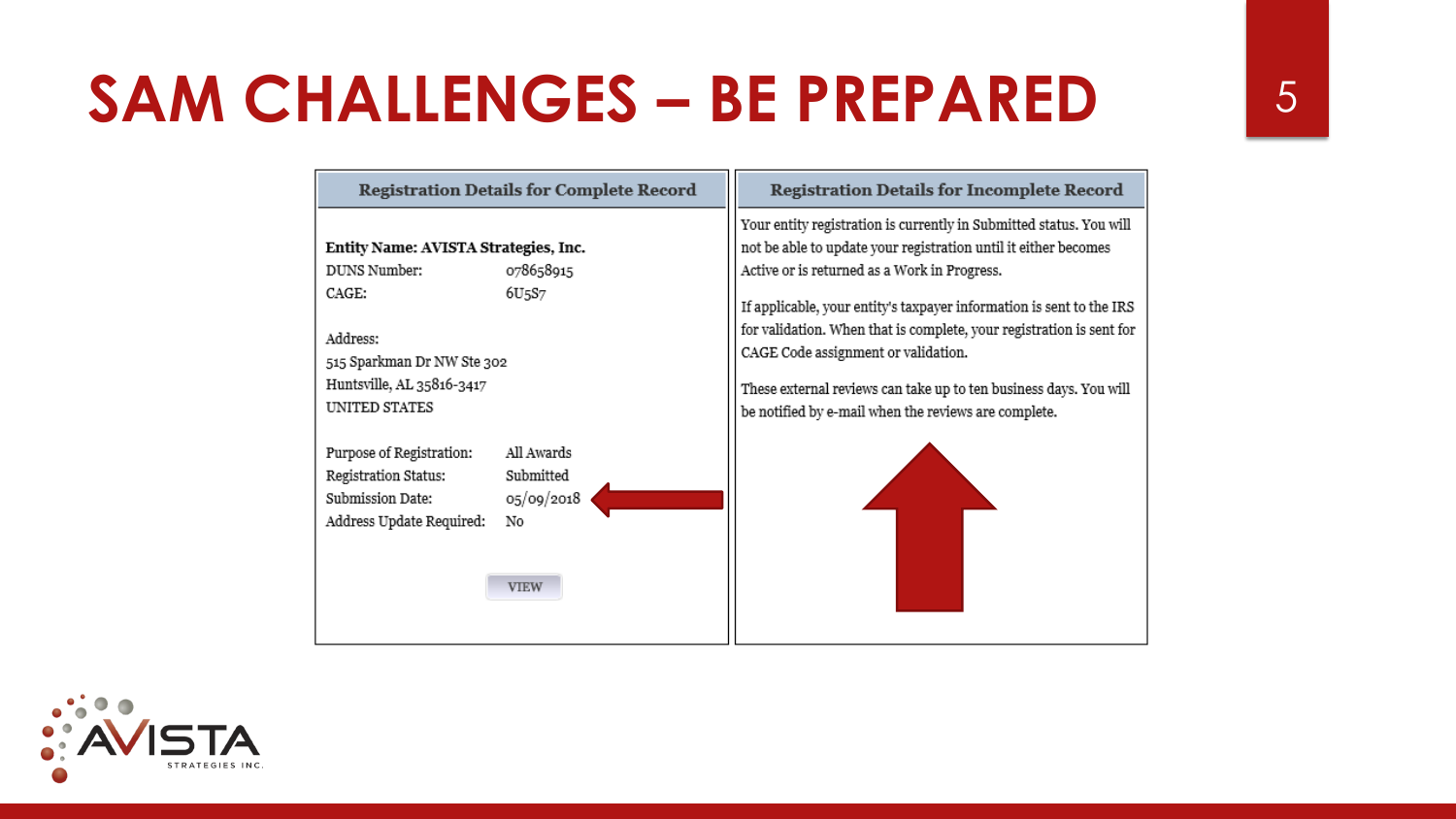### SAM CHALLENGES 6



The System for Award Management is a required registration for all entities doing business with the federal government. It was hacked a while back and has been undergoing fixes ever since, including a notarized letter whic be validated. Another major overhaul is scheduled for June 29. So I'm sure that many NCMA members who are managing federal contracts are encountering difficulties updating their company's registration. If you are encounter delays, especially if you have an award pending, contact your local PTAC for help. They are spearheading the efforts to get this mess corrected and they have current information on what works and what doesn't. They also en us to spread the word that they have access to an expedited review in urgent situations. Go to http://www.aptac-us.org and click your location on the map to see the list of people ready to help you. Do not pay anybody to d you, the PTAP is funded by DLA and local host organizations to serve government contractors with technical assistance.

### -sue.

Elinor Sue Coates, BS, MPA, PhD Procurement Educator & NCMA Fellow escoates@unm.edu or escoates@gmail.com Cell/text: 501-617-0598 Home/office: 505-266-2115 Education is the ability to listen to almost anything without losing your temper or your self-confidence. (Robert Frost)

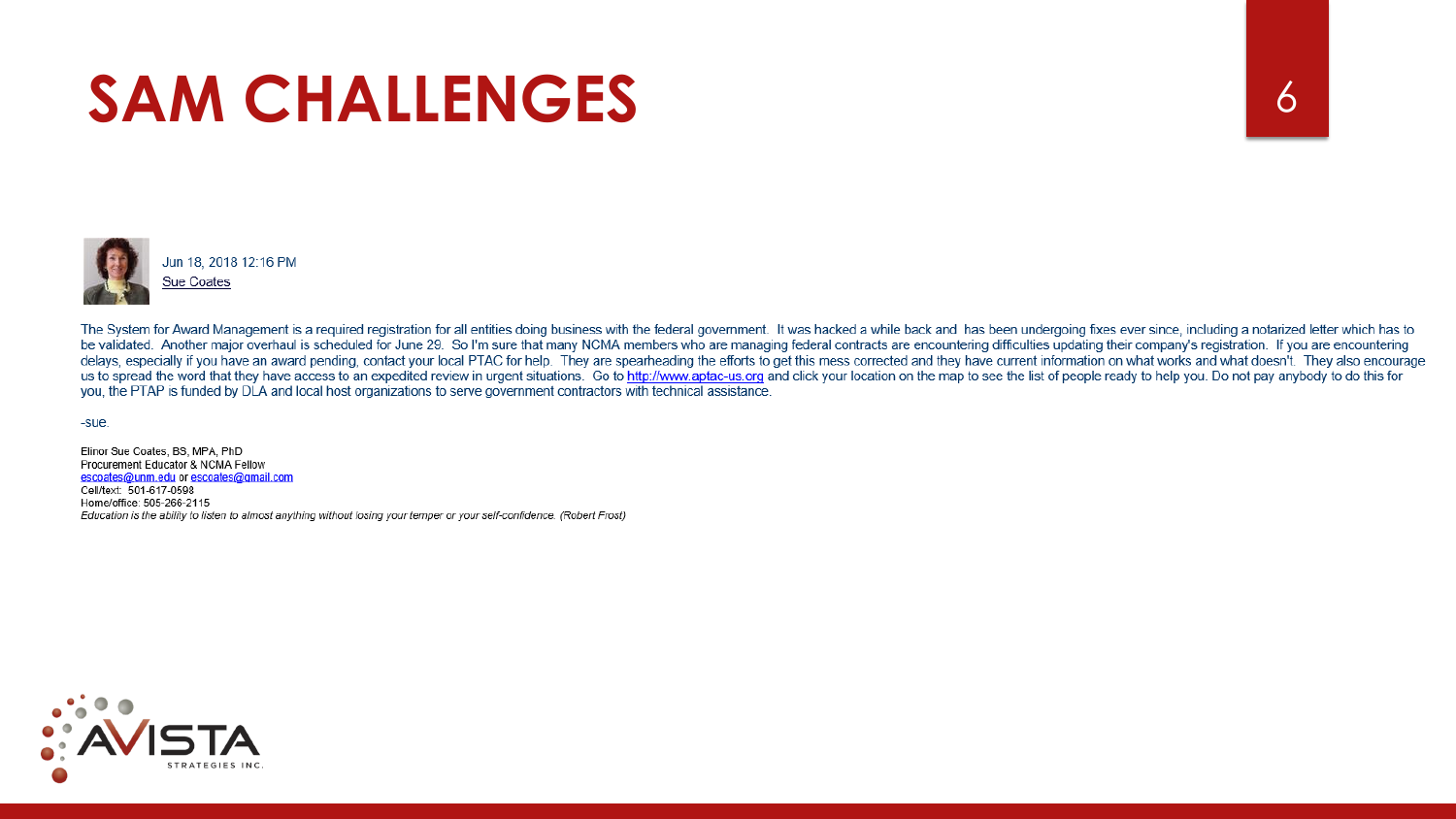### **Open FAR Cases as of 6/18/2018** 7

| <b>Case Number</b> | <b>Part Number</b> | Title                                            | Synopsis                                                                                                                                                                                                                                                                                                                                                                           | <b>Status</b>                                                                                               |                         |
|--------------------|--------------------|--------------------------------------------------|------------------------------------------------------------------------------------------------------------------------------------------------------------------------------------------------------------------------------------------------------------------------------------------------------------------------------------------------------------------------------------|-------------------------------------------------------------------------------------------------------------|-------------------------|
| 2016-011           | 19, 52             | (S) Revision of Limitations on<br>Subcontracting | Implements SBA's final rule (81 FR 34243) for section<br>1651 of the NDAA for FY 2013 (Pub. L. 112-239), which<br>revised the limitations on subcontracting and the<br>nonmanufacturer rule. Also implements SBA's regulatory<br>clarifications concerning application of the limitations on<br>subcontracting, nonmanufacturer rule, and size<br>determination of joint ventures. | 06/05/2017 CAAC Legal<br>concurrence with draft<br>interim FAR rule. FAR and<br>DAR staff resolving issues. | "Similarly<br>Situated" |

| <b>Case Number</b> | <b>Part Number</b> | Title                                            | Synopsis                                                                                                                                                                                                                                                                                                                                                                           | <b>Status</b>                                                                                                      |
|--------------------|--------------------|--------------------------------------------------|------------------------------------------------------------------------------------------------------------------------------------------------------------------------------------------------------------------------------------------------------------------------------------------------------------------------------------------------------------------------------------|--------------------------------------------------------------------------------------------------------------------|
| 2016-011           | 19, 52             | (S) Revision of Limitations on<br>Subcontracting | Implements SBA's final rule (81 FR 34243) for section<br>1651 of the NDAA for FY 2013 (Pub. L. 112-239), which<br>revised the limitations on subcontracting and the<br>nonmanufacturer rule. Also implements SBA's regulatory<br>clarifications concerning application of the limitations on<br>subcontracting, nonmanufacturer rule, and size<br>determination of joint ventures. | 04/20/2018 CAAC Chair sent<br>draft interim FAR rule to<br>OIRA. Converted to<br>proposed rule. OIRA<br>reviewing. |

### **Office of Information and Regulatory Affairs (OIRA)**

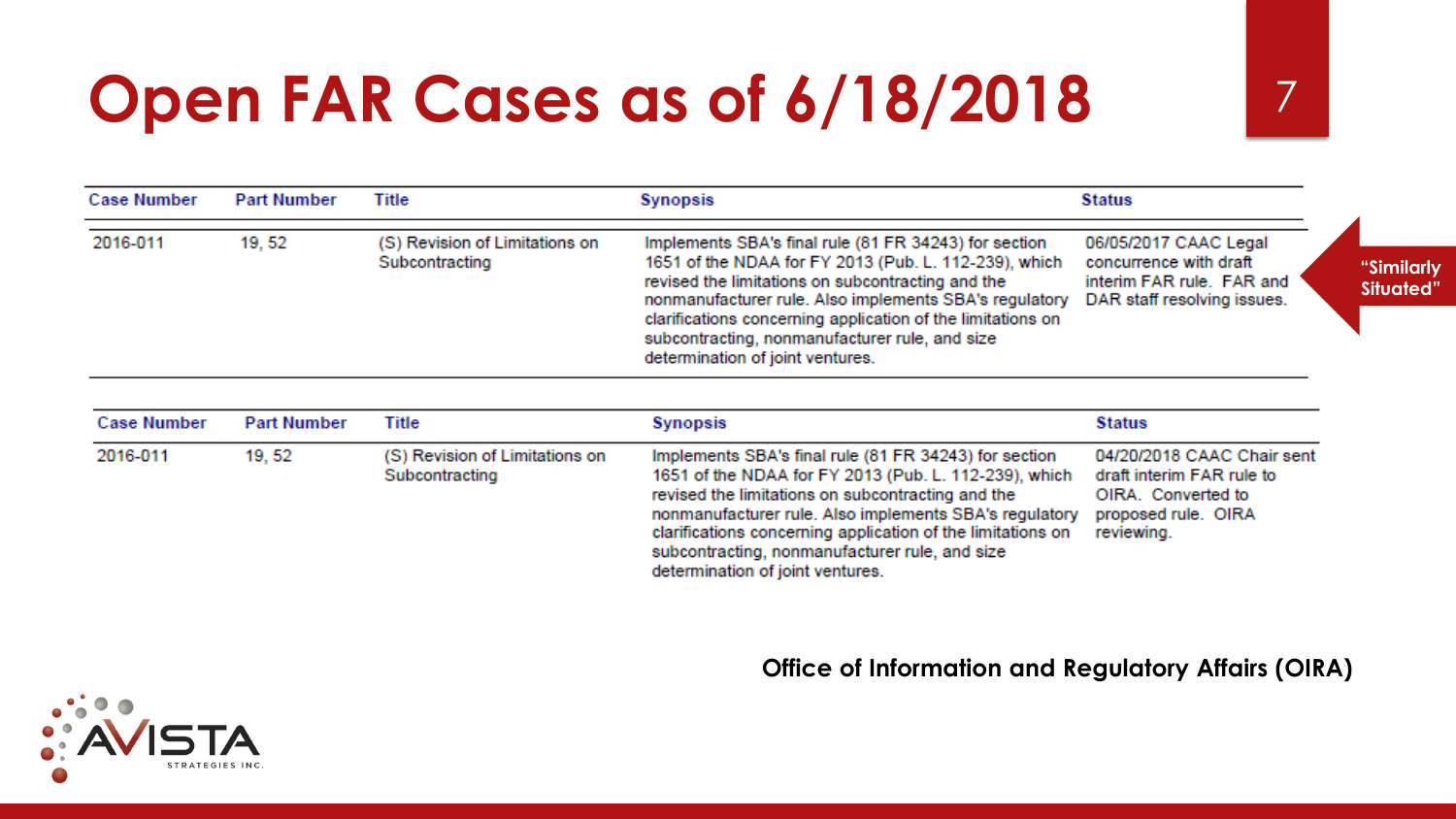### **Open FAR Cases as of 6/18/2018** 8

| <b>Case Number</b> | <b>Part Number</b>                                                   | Title                                                                                                | Synopsis                                                                                                                                                                                                                                                                                                                                                                     | <b>Status</b>                                                                                     |
|--------------------|----------------------------------------------------------------------|------------------------------------------------------------------------------------------------------|------------------------------------------------------------------------------------------------------------------------------------------------------------------------------------------------------------------------------------------------------------------------------------------------------------------------------------------------------------------------------|---------------------------------------------------------------------------------------------------|
|                    |                                                                      |                                                                                                      |                                                                                                                                                                                                                                                                                                                                                                              |                                                                                                   |
| 2015-002           | 2.101, 4.1801,<br>52.204-17.<br>52.204-18.<br>52.204-2, 53.204<br>-1 | Requirements for DD Form 254,<br>4.403, 52.204-16, Contract Security Classification<br>Specification | Updates FAR 4.403 to require the use of Wide Area<br>Workflow for the submission of the DD Form 254,<br>Contract Security Classification Specification. Also<br>clarifies that a unique CAGE code is required for each<br>location of performance listed on a DD Form 254 and that<br>SAM registration is only required for the business location<br>listed on the contract. | 06/18/2018 Draft proposed<br>FAR rule from FAR analyst<br>to CAAC Legal. CAAC<br>Legal reviewing. |